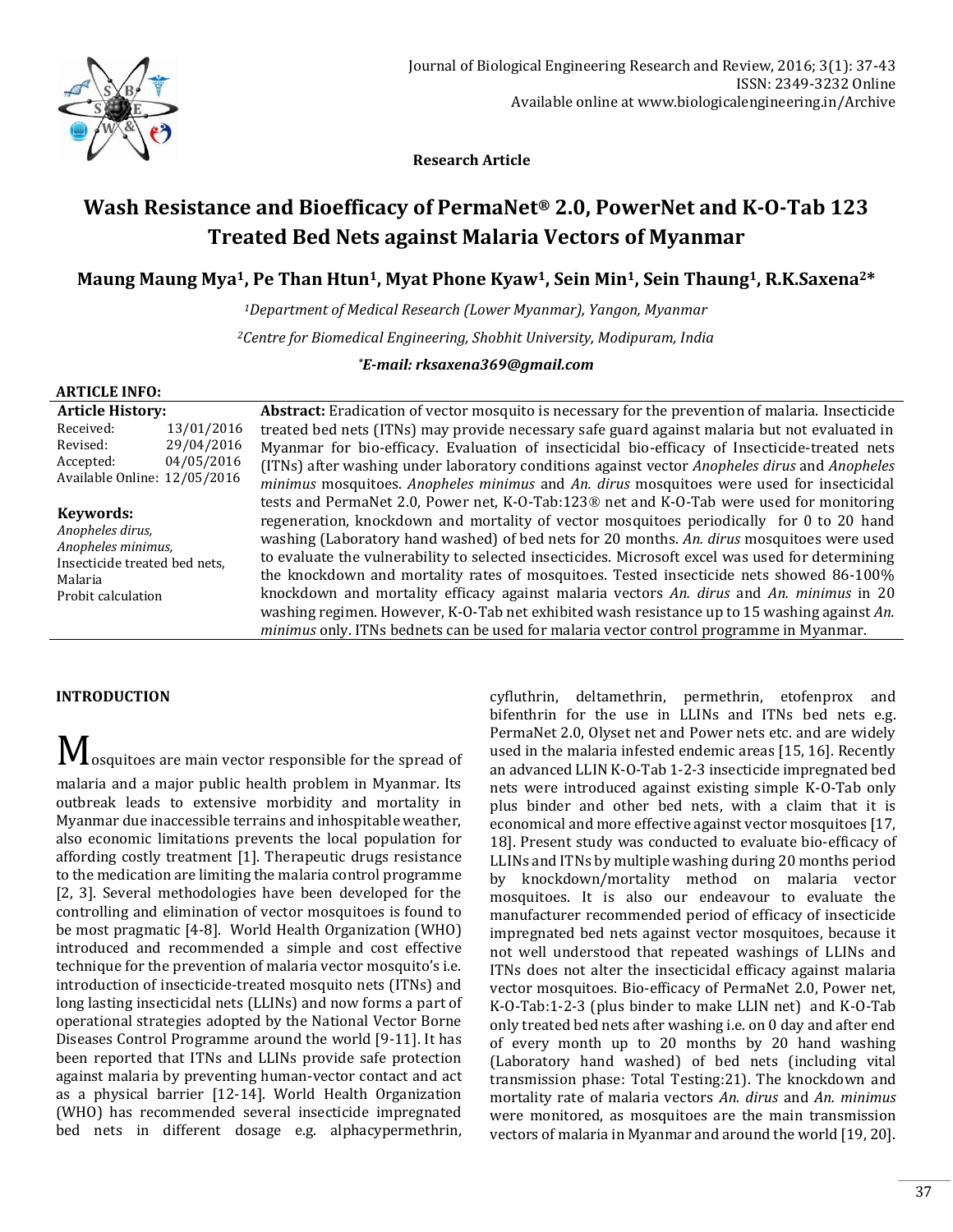### **MATERIALS AND METHODS**

### **Study design, study areas and study period**

Laboratory based cross sectional expressive design study was done to assess the suitability of ITNs for malaria control. Wild blood fed *An. minimus* and larvae were collected from Laikkyi village, Taikkyi Township, Yangon Region. Blood fed *An. dirus* and larvae were collected from Mudon Township Mon State, from June 2012 to January 2014. Insecticidal bio-efficacy of repeated laboratory hand washed PermaNet 2.0, Power net, K-O-Tab:1-2-3® plus binder net and K-O-Tab only treated net against malaria vectors (*An. dirus* and *An. minimus*) were studied in the laboratory of Medical Entomology Research Division DMR (Lower Myanmar) during the main malaria transmission period for 20 months.

### **Mosquitoes collection**

*An. minimus* and *An. dirus* mosquitoes were collected for 3-5 days from the two above mentioned townships respectively by animal bait big net (K-net=330x330x220cm) and indoor and outdoor human bait from 18:00 to 02:00 hour with WHO Sucking tube in 20 times field surveys. All collected mosquitoes were put in paper cups containing glucose and moisture with covering the mouth of cup with water soaked damp towel.

### **Larval collection**

Larvae of *An. minimus* and *An. dirus* were collected from beyond 3 km area of study vicinity. Collected larvae were put in labeled plastic bags containing water and all larvae in plastic bags were brought to laboratory. Larvae of *An. minimus* and *An. dirus* were reared separately to till adult in conducive environment (26-28ºC, 70-80% RH).

# **Species Identification**

Species identification of collected *Anopheles* mosquitoes and adult mosquitoes which were emerged from pupae, collected during larval survey were done by intra-specific variations suggested by different authors [21-23]

# **Mosquitoes rearing in Laboratory**

Field collected blood fed *An. minimus* and *An. dirus* were ovipositive and hatched larvae from eggs during rearing and produced F1 generation of mosquitoes for our LLINs and ITNs bio-efficacy study.

# **Details and preparation of Insecticide Treated mosquito bed nets samples**

**1. PermaNet 2.0:** PermaNets are long lasting insecticidetreated mosquito nets and manufactured by M/S Vestergaard Frandsen, Denmark. It is impregnated with Deltamethrin insecticide (55 mg/m<sup>2</sup>) inside or around the netting fibers. It is made of 100% polyester material with multiple wash-resistant properties. The size of bed net

(160x180x150cm) consisting 100 denier polyester yarn providing a mesh of 156/inch2.

- **2. Power net**: China made long lasting insecticide-treated mosquito net and impregnated with Deltamethrin insecticide (55 mg/m<sup>2</sup>). Netting material used for fabrication of net is polyester and insecticide deltamethrin incorporated in and around the fibers. This bed net is also multiple wash-resistant. The size of bed net measures 160x180x150cm and has a mesh pore of 312/inch2.
- **3. K-O-Tab:123® net**: It is a Deltamethrin insecticide plus binder treated wash resistant bed net {using conventional K-O-Tab (Byer Environmental Science) and mixing it with tap water having a special binder (Byer Environmental Science) to make long lasting insecticide treated net}. This mosquito net is further treated by WHO Dipping Method [14]. The developed K-O-Tab:123 bed net is dried in shade (25ºC-27ºC). It is made of 100% polyester netting material and measures 160x180x150cm in size, with a mesh size of 312/inch2.
- **4. K-O-Tab only net**: It is a Deltamethrin insecticide treated bed net and produced by using conventional K-O-Tab (Byer Environmental Science) only and mixing it with tap water. Later on this mosquito net is treated with WHO Dipping Method [14]. The K-O-Tab only treated bed net is dried in shade (25ºC-27ºC). It is made of 100% polyester netting material and measuring 160x180x150cm in size, having a mesh of 312/inch<sup>2</sup>.

### **Insecticide Bed Nets Samples**

Six pieces each of PermaNet 2.0, Power net, K-O-Tab:123® net and K-O-Tab treated bed nets were used for mosquitoes knockdown and mortality after serial hand washing for insecticidal bio-efficacy experiment. In other set of insecticide experiment 30cmx30cm mesh pieces were cut from each insecticide net and used for bio-efficacy testing with malaria vector.

# **Washing Procedure**

One ITNs bed net piece (no washing) of each net (bed nets of four types were unwashed for a 20 months) was kept as a control for base line evaluation of bio-efficacy for positive control. Remaining ITNs pieces were washed by hand for 20 months after the end of every month i.e. total 20 washing. Two gram of Fuji Detergent Cream (Shwe Tha Zin Super Soap Co. Ltd, Yangon, Myanmar) was dissolved in 2 litres of normal tap water in 10 litres plastic bucket. Individual bed net pieces was socked and kept in detergent water for 10 minutes. The soaked net was rubbed thoroughly between the hand palms for 5 minutes and after washing, was rinsed in plain tap water for 3 times to remove the detergent. After washing the nets pieces were shade dried for 5-7 hours at (25-30ºC) depending on the month.

### **Mosquito susceptibility test**

Before evaluation of insecticidal properties of malaria vector *An. minimus* and *An. dirus* for ITNs, laboratory reared three to five days old *An. dirus* mosquitoes (5 each) were used for the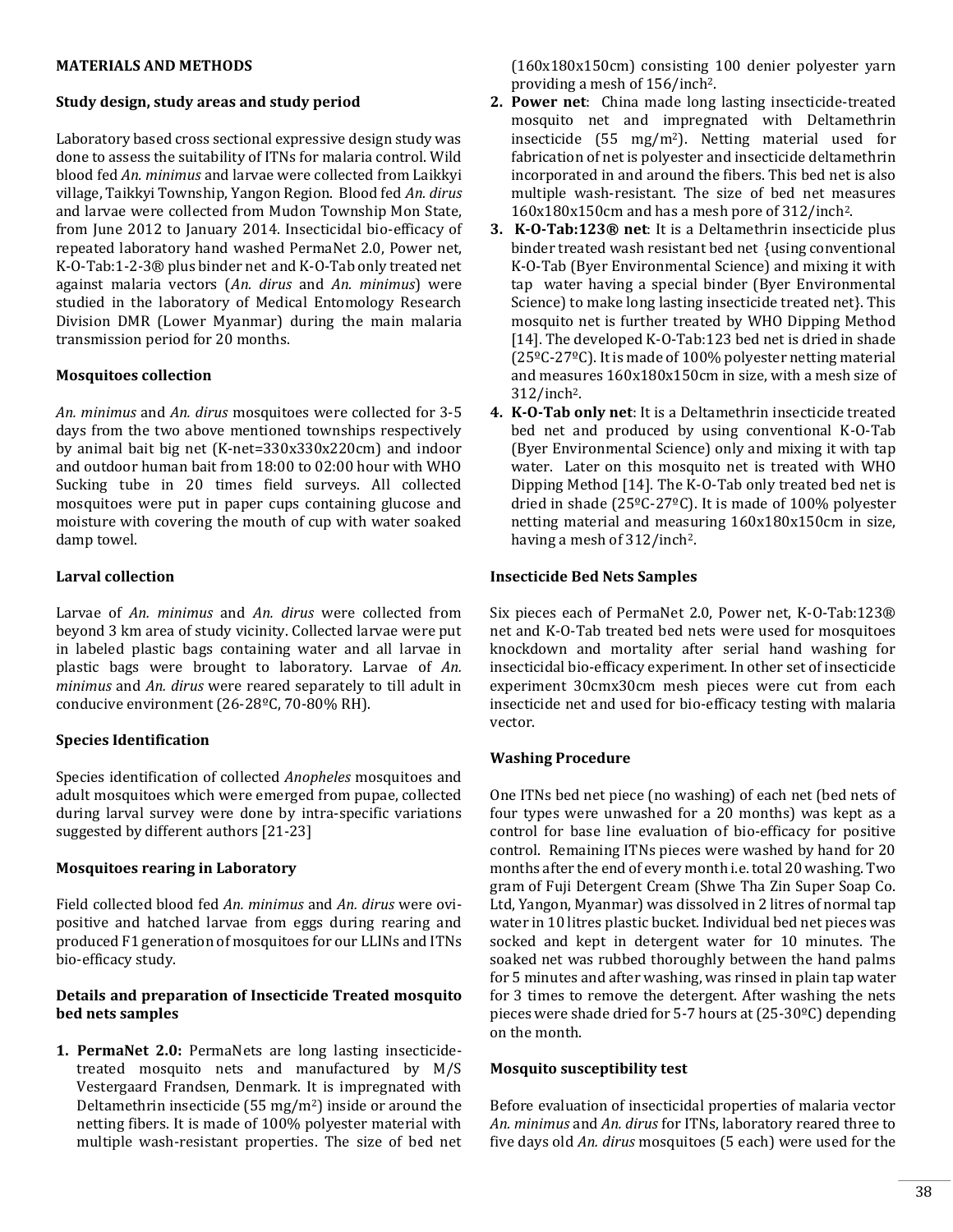evaluation of insecticide susceptibility properties to different insecticides (DDT 4%, Deltamethrin 0.05%, Permethrin 0.75% and Cyfluthrin 0.15%) in order to confirm that vector mosquitoes are susceptible strain to above mentioned insecticides for control. Two replicates testing's of vector mosquitoes against different insecticides were done (4tests+1control x 5 mosquitoes= 25 *An. dirus* mosquitoes in one testing followed by replicate testing  $= 25x^2=50$ mosquitoes after two testings). Susceptibility test of vector mosquitoes of malaria was performed by following WHO Treated Papers and Kits Test [24].

# **Assessment of insecticidal bio-efficacy of nets after washing**

Insecticidal efficacy of PermaNet 2, Power net, K-O-Tab:123®net and K-O-Tab only bed nets after laboratory hand washing and drying them at 27-30ºC were determined by contact bioassays using a WHO prescribed standard procedure for testing insecticide resistance of net surfaces for vectors (WHO 1998). Persistence of insecticide on bed nets were conducted on one time washed and dried nets and three times consecutively washed and dried nets were carried out on net samples as described in the WHO biological assays [25, 26]. 3-5 days old unfed females *An. dirus* were used in the biological bioassay testing. Five mosquitoes were released in each cone with the help of a suction tube and exposed to each type of bed net for 3 min by using WHO contact cone test technique [25, 26]. The percentage of mosquitoes knocked down after the 60 minutes exposure period and effective mortality after 24 h were recorded. After 3 minute bioassay, mosquitoes were removed from the cone and placed in paper cup containing 10% glucose solution in cotton soaked swab and moisture in cup was maintained by covering the opening by damped towel during the recovery period. The untreated nets served as negative controls. Schedule of bioassay for washing of bed nets were conducted after one day of washing the nets and continued until initial and complete biological activity was restored i.e. (3 days continuous bioassay test = 5mosquitoes x 8 nets pieces (4test+4control) x 3 days = 120 mosquitoes). Insecticide efficacy curves of nets vs. mosquitoes were plotted and compared for nets washed once and three time consecutively. The time required (in days) to reach the plateau was the period required for persistence (regeneration) of the net.

# **Determination of bio-efficacy of wash resistance of washed nets pieces:**

Cut pieces (30x30cm) of bed nets were assessed by 3 min. cone bio-assay test before and after washing by hand (e.g. 0x, 1x, 5x,10x,15x…..x20washing) i.e. total twenty hand washing. ITNs net cut pieces were attached to WHO specified cones horizontally. Five F1 generation (3-5 days old) unfed *An. dirus*  mosquitoes were introduced in cones by sucking tube and the experiment was done as above WHO contact cone test method [25, 26]. Also, cone bio assays were carried out on day 3 after each wash by exposing females of *An. dirus* and *An. minimus* mosquitoes. Two replicate testing's were carried out for each category of washed net pieces (5mosquitoes x 5 net

pieces (4test+1control) x 2 replicates =50 mosquitoes). The mosquitoes were then removed from the cones and placed in paper cups with glucose, the experiment was done as described above. Percentage of knockdown was measured after 60 min exposure and effective mortality was accessed 24 hr after exposure. The procedure as descried above was followed for *An. minimus* on the same washed nets cut pieces for the determination of persistence of insecticidal properties after repeated hand washing.

# **Data analysis by Statistical method**

Knockdown and mortality data were analyzed by Microsoft excel software. The percentage of corrected mortality was calculated and where control mortality was between 5 and 20%, the percentage mortality was corrected using Abbott's formula [27].

# **RESULTS**

Results of the bioassay tests on insecticide impregnated PermaNet 2.0, Power net and K-O-Tab:123 bed nets showed 100% mortality of females mosquitoes of *An. dirus* and *An. minimus* within 3-min exposure. *An. dirus* was used as control and used for persistence of insecticidal time testing for one to three times washed nets efficacy.

### **Mosquito susceptibility test**

Laboratory reared *An. dirus* mosquitoes (5each x 2 replicates) were used for the evaluation of insecticide susceptibility properties to different insecticides (DDT 4%, Deltamethrin 0.05%, Permethrin 0.75%, Cyfluthrin 0.15% and control) in order to confirm that vector mosquitoes are susceptible strain to above mentioned insecticides for control and found that F1 strain of *An. dirus* was susceptible to above insecticides (Fig. 1).



Fig. 1 Susceptibility status of laboratory colony *An. dirus* to different insecticides used in malaria control

### **Persistency test after one to three washing of nets**

The persistence effect of insecticide nets study of continuous three days bioassay (Five F1 generation of 3-5 days old unfed *An. dirus* mosquitoes were introduced in cones by sucking tube of each pieces of nets. Two replicates were done.) showed that the efficacy of insecticide fully recovered i.e. 100% knockdown and mortality by 24 hours after one washing of all tested nets. Also, 3 times washed ITNs were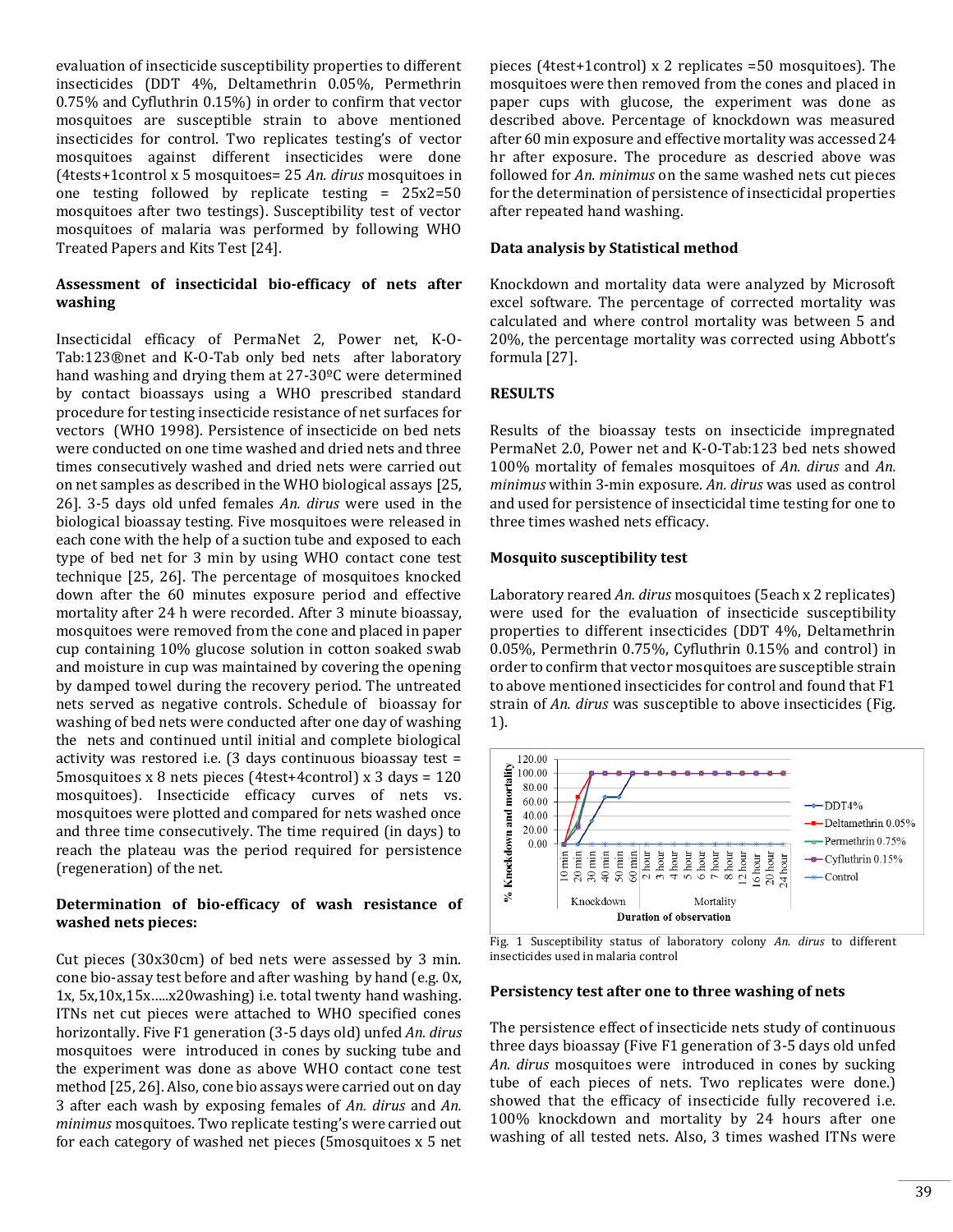found to produce 98 -100% knock down and mortality effect within one day. After three days it was found 100% mortality against *An. dirus*. (Fig. 2 & 3).



Fig. 2 Percentage knockdown of insecticide susceptible strain of *An. dirus* for 60 minutes post exposure in a 3 min WHO cone test with one to three washed different insecticide nets



Fig. 3 Percentage mortality of insecticide susceptible strain of *An. dirus* for 24 hour post exposure in a 3 min WHO cone test with one to three washed different insecticide nets

# **Bio-efficacy of washed LLINs and ITNs nets**

The bio-efficacy of 20 time washed Permanet2.0, Power net and K-O-Tab:123®net exhibited 100% knockdown and mortality effect against F1 generation of *An. dirus* and F<sup>1</sup> generation of *An. minimus* (Fig. 4 & 5). Bio-efficacy of K-O-Tab123 treated net showed 100% mortality of *An. dirus* till 20 washing. However, *An. minimus* showed 100% mortality of mosquitoes till 15 washing and after which 86% mortality with K-O-Tab only net (Fig. 5) was recorded. Wash resistance of insecticide PermaNet2.0 and Power net nets effect in terms of 100% knockdown and 100% mortality persisted in 20 washing for F1 generation of *An. dirus* and *An. minimus.* ITN K-O-Tab only treated net was found to be wash resistant and persisted for 15 washes against *An. minimus*.

### **DISCUSSION**

# **Susceptibility and bio-efficacy of nets**

Eradication of vector mosquitoes is necessary for the prevention of malaria; hence there is a need to develop effective and long lasting preventive measures. It has been found that insecticide treated mosquito nets can provide better alternative for community-based action-oriented schemes. Mosquito net mess fabric impregnated with insecticide such as pyrethroids provide effective protection against vector of malaria parasite [28-33]. *An. dirus* and *An. minimus* were highly susceptible to all the insecticides as DDT 4%, Deltamethrin 0.05%, Permethrin 0.75% and Cyfluthrin 0.15%. Bio-efficacy of PermaNet2.0 Power net and K-OTab 123® nets effect in terms of 100% knockdown and mortality persisted in 20 washing for F<sup>1</sup> generation of *An. dirus* and *An. minimus.* Bio-efficacy of insecticide treated bed nets against malaria vectors have been studied in several countries and it was found that LLINs and ITNs bed nets can be used as an effective long lasting and low cost intervention tool for the eradication of malaria disease vector. Sreehari et al.[33] studied vector controlling by LLINs and ITNs and found that PermaNet 2.0 produced >80% mortality to *An. culicifacies* and *An. stephensi* mosquitoes after 20 hand washings and 10 machine washings [34]. Washing of K-O-Tab:123 treated nets, PermaNet and K-O-Tab only treated net reported that mortality rate of mosquitoes steadily decreased after 5<sup>th</sup> washing for K-O-Tab only treated net, but K-O-Tab123 and PermaNet showed 100% mortality even after 30 wash cycles [35,36].







Fig. 5 Percentage mortality of main vector *An. dirus* and *An. minimus* after 24 hours, exposure, after 3 minute WHO cone bioassay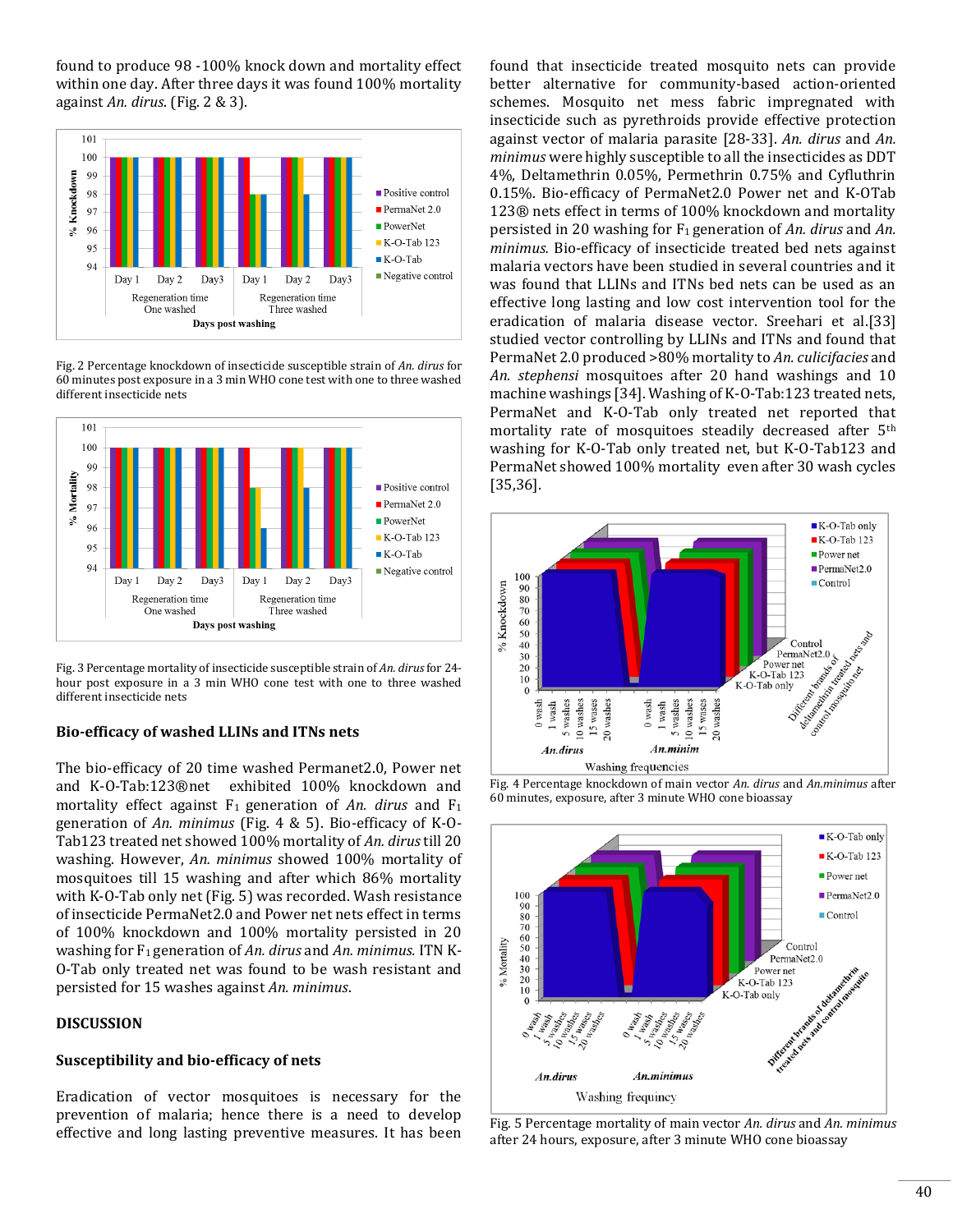#### **Wash resistance and persistence of nets**

In Myanmar LLINs and ITNs bed nets are commonly used for the prevention and control of malaria. Our laboratory study assessed the bio-efficacy and wash-resistance properties of four types of insecticide bed nets i.e. PermaNet 2.0, Power net, K-O-Tab:123®net and K-O-Tab only nets. These bed nets were impregnated with Deltamethrin insecticides at different dilutions. Our study investigated two main malaria causing breeds of Lower Myanmar i.e. *An*. *dirus* and *An. minimus* for effectiveness of insecticidal properties after repeatedly washed LLINs and ITNs bed nets. The regeneration evaluation of PermaNet 2.0, PowerNet, K-O-Tab 123® and K-O-Tab only treated net found that total efficacy was recovered by 24 hour after one and three washes for *An. dirus.* Although fully recovery 100% regeneration was found in day three test after one and three washes of tested nets. The study help to evaluate wash resistance in all LLINs and ITNs, and found regeneration time persisted for 20 washed without losing efficacy. This study not difference than results from other studies, in which the efficacy of PermaNet 2.0 was maintained even 20 washes under laboratory and field conditions against some of the most important malaria vectors around the World [28, 29, 30, 34, 36].

We also report that *An. minimus* has high tolerance to Deltamethrin insecticide compared to *An. dirus,* however both the vectors are susceptible to 0.05% Deltamethrin and result in 100% mortality with 20 hand washing of PermaNet 2.0, Power Net and K-O-Tab 123® net. Results of earlier insecticidal studies of LLINs and ITNs bed nets shows that Deltamethrin impregnated nets cause 100% mortality on unwashed nets as examined by WHO cone and tube test [25,26]. Our study found that washing does not alter the insecticidal effectiveness of PermaNet2.0, Power net and K-O-Tab123® net and insecticidal potency recovers with in within 24 hours. It is also reported that insecticidal effect in ITNs against malaria vectors remains there even after 20 months hand washing including transmission period [17,18]. Both types of insecticidal bed nets caused 100% knockdown and mortality effect in *An. dirus* mosquitoes. Jaramillo et al. also reported that PermaNet 2.0 insecticidal bed net effectiveness recovers with in 24 hour after one and three washing and produces effective mortality of mosquitoes [36]. In our study K-O-Tab only treated bed net showed small decrease in wash resistance against malaria vector *An. minimus* after 20 hand washing and produced 86% insecticidal mortality effect but bio-efficacy remains more than cut off value of WHO (80% mortality). ITNs satisfy WHO Pesticide Evaluation Scheme phase 1 criteria of a knock down effect above 95% after 20 washes. Mortality rate does not decrease below 80% (26). The bio-efficacy study found that repeated laboratory hand washings of the LLINs and ITNs bed nets retains insecticidal efficacy against malaria vector mosquitoes.

### **CONCLUSIONS**

Malaria is a major infectious disease in Myanmar causing immense sufferings to mankind. Its prevention and control is tackled by several methodologies. This study evaluated the wash resistance and efficacy of LLINs and ITNs bed nets and found that insecticidal persistence in mosquito nets remained even after 20 months washing (20 times of the laboratory hand washing). Present laboratory study found that PermaNet 2.0, Power net and K-O-Tab 123® net can result in 100% mortality of malaria vector *An. dirus* and *An. minimus* in terms of efficacy and wash resistance. Maximum bioavailability was obtained 98-100% knock down and 96- 100% mortality against *An. dirus* within 24 hours after one and three washes of all tested nets and three days continuous study observed that 100% mortality in terms of regeneration time of insecticidal efficacy appeared within 3 day. Bioefficacy of 3 insecticide impregnated nets suggests that LLINs and ITNs can be effective alternative tools for malaria vector control in support of National Malaria Control Programme. Deltamethrin treated nets during night time can help prevent malaria effectively in malaria infested and antimalarial drug resistance areas. Hence, it is proposed that Deltamethrin nets may be used for the prevention of malaria in remote forested areas and malaria endemic regions in Myanmar. Further bio-efficacy study of LLINs and ITNs in fields are needed to know the real situation from the villages or field, as people wash their nets more than 20 times and also other factors affecting the bio-efficacy of treated nets, like physical damage, use of bleach, washing method, and drying in the sun.

### **ACKNOWLEDGEMENT**

Authors are sincerely thankful to Ms. Yee Yee Myint, Ms. Thu Zar Nyein Mu and Ms. Chit Thet Nwe for all helps for the conduction of trial.

**COMPETING INTERESTS:** The authors have declared that no competing interests exist.

# **REFERENCES**

- 1. Tun Lin W, Thu MM, Than SM, Mya MM. Hyperendemic malaria in a forested, hilly Myanmar village. Journal of American Mosquitoes Control Association.1995, 11: 401- 407.
- 2. Smithuis F, Shahmanesh M, Kyaw MK, et al. Comparison of chloroquine, sulfadoxine/pyrimethamine, mefloquine and mefloquine-artesunate for the treatment of falciparum malaria in Kachin State, North Myanmar. Trop Med Int Health.2004, 9:1184-1190.
- 3. Phyo AP, Nkhoma S, Stepniewska K, Emergence of artemisinin-resistant malaria on the western border of Thailand: A longitudinal study. Lancet. 2012, 379:1960- 1966.
- 4. Alphey L, Beard C B, Billingsley P, et al. Malaria control with genetically manipulated insect vectors. Science. 2002, 298:119-121.
- 5. Lindsay SW, Emerson PM & Charlwood JD. Reducing malaria by mosquito-proofing houses. Trends in Parasitology. 2002, 18: 510–514.
- **6.** Sukumar K,Perich JM,Boobar RL. Botanical derivatives in mosquito control: A review. J Am Mosq Contr Assoc.1991, 7:210–237.
- 7. Howard AFV**,** ZhouG, Omlin F[X](http://www.biomedcentral.com/1471-2458/7/199/#ins1)**.** Malaria mosquito control using edible fish in western Kenya: Preliminary findings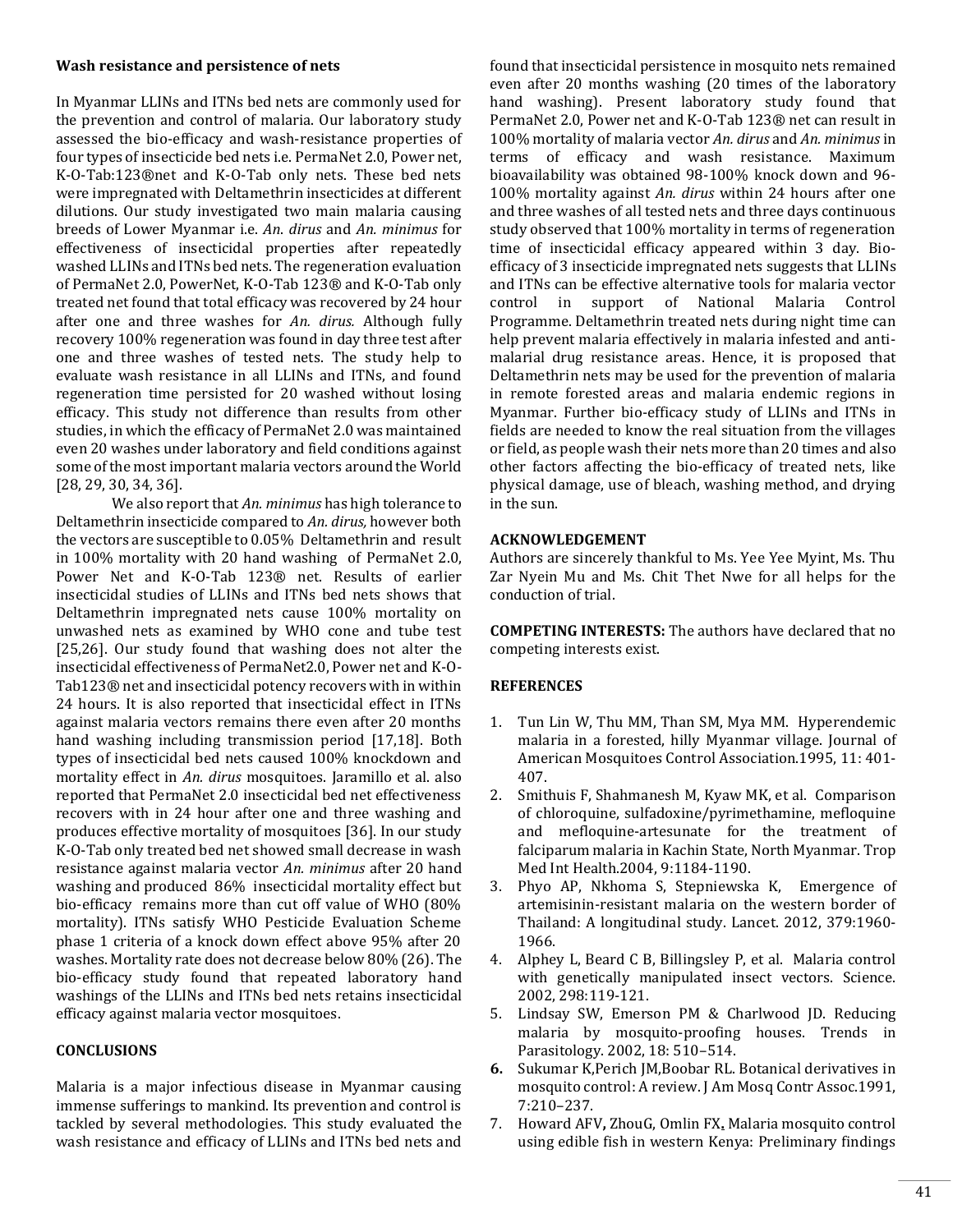of a controlled study. BMC Public Health. 2007, **7**:199- 203.

- 8. Pluess B, Tanser FC, Lengeler C, Sharp BL. Indoor residual spraying for preventing malaria. Cochrane Database Syst Rev. 2010, 4, CD 006657.
- 9. World Health Organization. The use of insecticide impregnated bed nets and other materials for vector borne disease control. WHO/ VBC/89.981 WHO Geneva.1989.
- 10. World Health Organization. WHO recommended long lasting insecticidal mosquito nets. Available at: http://WHQLibdoc. WHO/International/ publications/ 2009/9789241598712\_eng.pdf. 2010.
- 11. Insecticide-Treated Bed Nets. Centers for Disease Control and Prevention, Atlanta, USA. http://www.cdc.gov/malaria/malaria worldwide/reduction/itn.html .2012.
- 12. Kamol-Ratanakul P, Prasittisuk C. The effectiveness of permethrin-impregnated bed nets against malaria for migrant workers in eastern Thailand. Am J Trop Med Hyg.1992 47:305-309.
- 13. Lin K, Aung S, Lwin S, et al. Promotion of insecticidetreated mosquito nets in Myanmar. SoutheastAsian J Trop Med Public Health. 2000, 31:444-447.
- 14. Smithuis FM, Kyaw MK, Phe UO, et al. The effect of insecticide-treated bed nets on the incidence and prevalence of malaria in children in an area of unstable seasonal transmission in western Myanmar. Malaria Journal. 2013, 12:363.
- 15. WHO Review of: Vectobac WG, PermaNet, 234-241, Gokilaht-S 5EC. Report of the 7th WHOPES Working Group Meeting WHO/HQ, Geneva. 2004.
- 16. WHO Review Of: Spinosad 0.5% Gr & 12% Sc Lambda-Cyhalothrin 10% Cs K-O Tab 1-2-3 Interceptor. WHOPES Report of 10th Working Group Meeting WHO/HQ, Geneva. 2007.
- 17. Yates, A, N'Guessan, R., Kaur H, et al. Evaluation of KO-Tab 1-2-3@: A wash-resistant "Dip it yourself" insecticide formulation for long lasting treatment of mosquito nets. Malaria 100 Journal, 120 Journal, 120 4: 52.http://www.malariajournal.com/content/4/1/52. 2005.
- 18. Oxborough RM, Weir V, Irish S, et al. Is K-O Tab 1-2-3 ((R)) long lasting on non-polyester mosquito nets? Acta Trop.2009, 112:49-53.
- 19. Oo TT, Storch V, Becker N: Anopheles dirus and its role in malaria transmission in Myanmar. J Vector Ecol. 2003, 28:175-183.
- 20. Yu G, Yan G, Zhang N, et al. The Anopheles community and the role of *Anopheles* minimus on malaria transmission on the China-Myanmar border. Parasite & Vectors. 2013, 13:264 (online).
- 21. Peyton, E. L. and Scanlon J. E. Illustrated key to the female Anopheles mosquitoes of Thailand. U.S. Army Medical Component, Southeast Asia Treaty Organization, Bangkok, Thailand.1966.
- 22. Reid, J. A. Two forms of *Anopheles philippinensis* in Malaya. J. Med. Entomol. 1967, 4: l75-l19.
- 23. Paing M, Naing TT, Min S, Myint Z. Anopheline mosquitoes of Myanmar. III. *Anopheles (Cellia)*

*philippinensis* Ludlow l9O2 & *Anopheles (Cellia) Nnivipes* Theobald 1903 in Myanmar and their differentiating characters. Myanmar Health Sci. Res. J.1990, 2:32-38.

- 24. WHO. Test procedures for insecticide resistance monitoring in malaria vectors, Bio-efficacy and persistence of insecticides on treated surfaces. Report of the WHO informal Consultation. WHO/CDC/MAL/ 98.12.1998.
- 25. WHO Test Procedures for Insecticide Resistance Monitoring in Malaria Vectors, Bio- Efficacy and Persistence of Insecticides on Treated Surfaces. WHO/CDS/CPC/MAL/ 98.12, World Health Organization, Geneva. 1980, pp.18-25.
- 26. WHO Guidelines for laboratory and field testing of longlasting insecticidal mosquito nets. In Document WHO/CDS/WHOPES /GCDPP /11.Geneva*.*2005.
- 27. Abbott WS. A method of computing the effectiveness of an insecticide. J. Econ. Entomol. 1925, 18: 265-267.
- 28. Lengeler C. Insecticide-treated bed nets and curtains for preventing malaria. Cochrane Database Syst Rev. (2):CD000363. 2004.
- 29. Nevill C, Some E, Mung'ala V, et al. Insecticide-treated bednets reduce mortality and severe morbidity from malaria among children on the Kenyan coast.Tropical Medicine and International Health. 1996, 1: 139-46.
- 30. Tekelehaimanot A, Sachs JD, Curtis C. Malaria control needs mass distribution of insecticidal bednets.Lancet. 2007, 369:2143-2146.
- 31. Curtis CF, Lines JD, Carnevale P, et al. Impregnated bed nets and curtains against malaria mosquitoes. In: Curtis CF, ed. Appropriate methods of vector control. Florida: CRC Press. 1990, 5-46.
- 32. WHO. Roll back malaria evidence of the impact of insecticide treated mosquito nets. Diseases & Disease control; Parasitic Diseases. <http://www.who.int/> medicines/organization/par/edl/insecticide\_treat.doc. 2015.
- 33. Sreehari U, Raghavendra K, Rizvi MMA, et al. Wash resistance and efficacy of three long- lasting insecticidal nets assessed from bioassay on *An. culicifacies* and *An. stephensi.* Tropical Medicine and International Health. 2009, 14: 597-602.
- 34. Yousif EH, Temu EA, Kweka EJ. Insecticides for Vector-Borne Diseases: Current Use, Benefits, Hazard and Resistance. Insecticides – Advances in Integrated Pest Management, ed F. Perveen. 2012, 30:683- 707.www.intechopen.com.
- 35. Gimnig JE, Lindblade KA Mount DL, et al. Laboratory wash resistance of long-lasting insecticidal nets. Tropical Medicine and International Health. 2005, 10:1022-1029.
- 36. Jaramillo GI, Roblrdo PC, Mina NJ, et al. Comparison of the efficacy of ling-lasting insecticidal nets PermaNet 2.0 and Olyset against *Anopheles albimanus* under laboratory conditions. Men Institute Oswaldo Cruz, Rio de Janeiro 2011, 106:606-612.